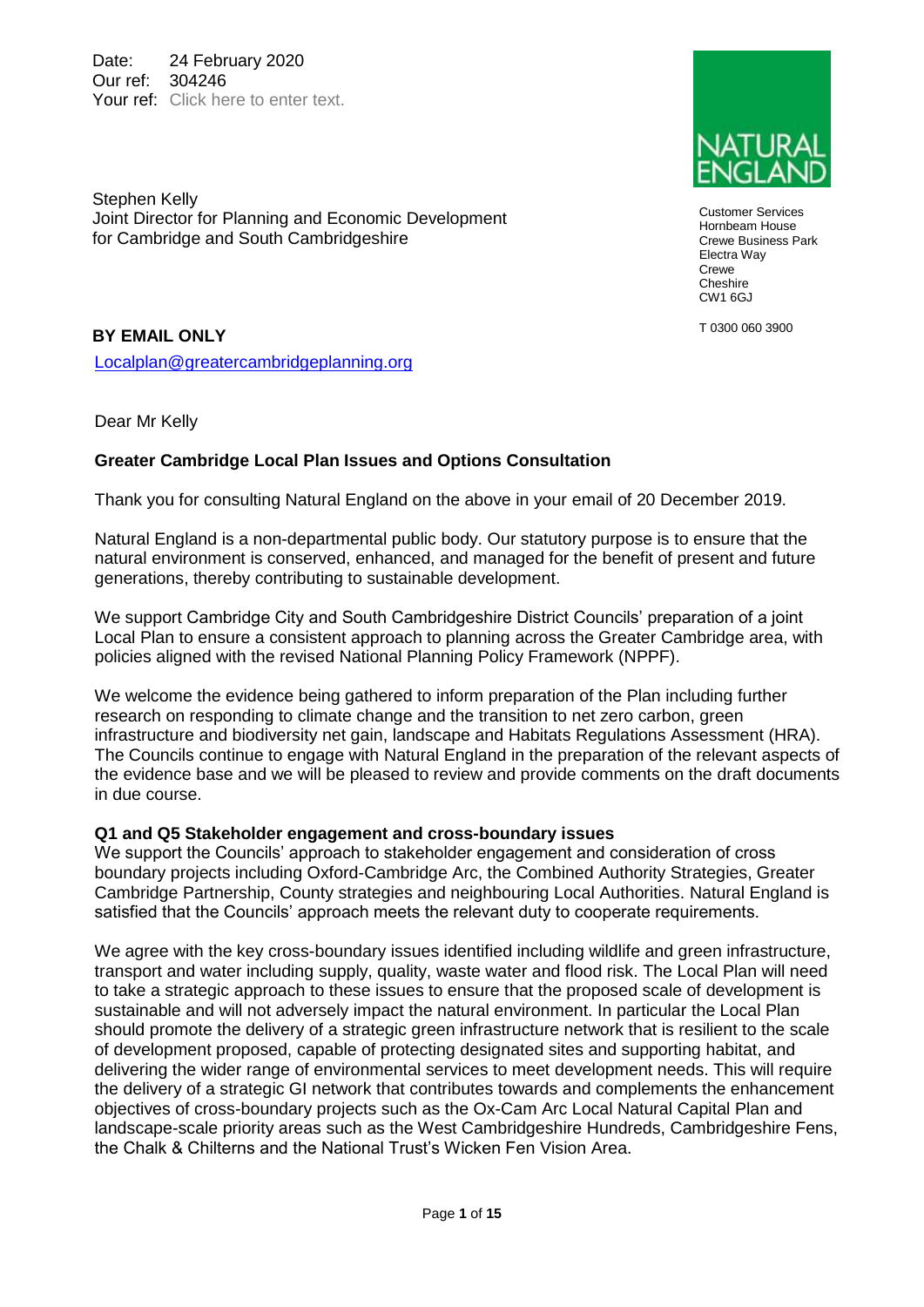#### **Q2 Please submit any sites for green space and wildlife habitats you wish to suggest for consideration through the Local Plan**

Whilst Natural England is unable to put forward any sites for consideration we would welcome the opportunity to provide early advice on any proposals for greenspace and wildlife habitat creation e.g. with regard to potential opportunities for enhancement.

We have provided some advice on the assessment of sites submitted for consideration as development or greenspace allocations at the end of Annex B.

### **Q6 and Q7 the 'big themes'**

The Councils' visions seem appropriate and aligned with the three pillars of sustainable development. In our view the Plan's vision should be focused around the 'big themes' identified to influence how homes, jobs and infrastructure will be planned over the period to 2040, including climate change, biodiversity and green spaces, wellbeing and social inclusion. We support the big themes and note that they are strongly inter-related and are dependent upon a healthy and resilient natural environment. On this basis the overarching vision for the Plan should be the protection and enhancement of the natural environment, to deliver multi-functional benefits for people and wildlife, including biodiversity net gain, enhanced green infrastructure, soils, geodiversity & landscape, health & wellbeing, sustainable drainage and mitigation & adaptation to climate change.

## **Q8 – Q11 Climate change**

We support the Councils' recognition of the severity of the climate change issue and recognition of the key issues and challenges of reducing our climate impact and the need to adapt to more extreme weather, a hotter climate and a changing ecology. We support key actions to address climate change including:

- Using renewable and low carbon energy generation;
- Promoting sustainable travel and discouraging car use where possible;
- Retrofitting existing buildings;
- Rooftop greening this could be extended to generally extending and enhancing the ecological network

We generally support the promotion of climate change adaptation measures including:

- Managing flood risk and incorporating SUDS;
- Increasing biodiversity and tree planting:
- Improving water efficiency.

The Plan should prioritise avoiding key factors contributing to climate change (through more greenhouse gases) e.g. pollution, habitat fragmentation, loss of biodiversity and to protecting and enhancing the natural environment's resilience to change. Green Infrastructure and resilient ecological networks play an important role in aiding climate change adaptation. Development should be located and designed to remove/reduce reliance on car travel, promoting sustainable travel to improve air quality and its contribution to climate change. Development should incorporate multi-functional sustainable drainage and flood risk management measures in accordance with the SPD. Plan policies should focus on securing implementation of an enhanced and extended ecological network that will deliver climate change mitigation in addition to wider environmental services. This should be delivered through appropriate policy requirements.

We are aware that an Integrated Water Management Study, incorporating a Water Cycle Study and Strategic Flood Risk Assessment, is being progressed as a key evidence document to inform preparation of the Local Plan. We welcome this and urge for a strong focus /recommendation for the implementation of integrated drainage including multi-functional SUDs in all development, where possible. It should also identify and promote delivery of benefits and opportunities associated with climate change, for example to create more extensive wetland habitats and to protect and enhance the degraded peat soils remaining in the Greater Cambridge area.

Without appropriate measures new development will harm Greater Cambridge's natural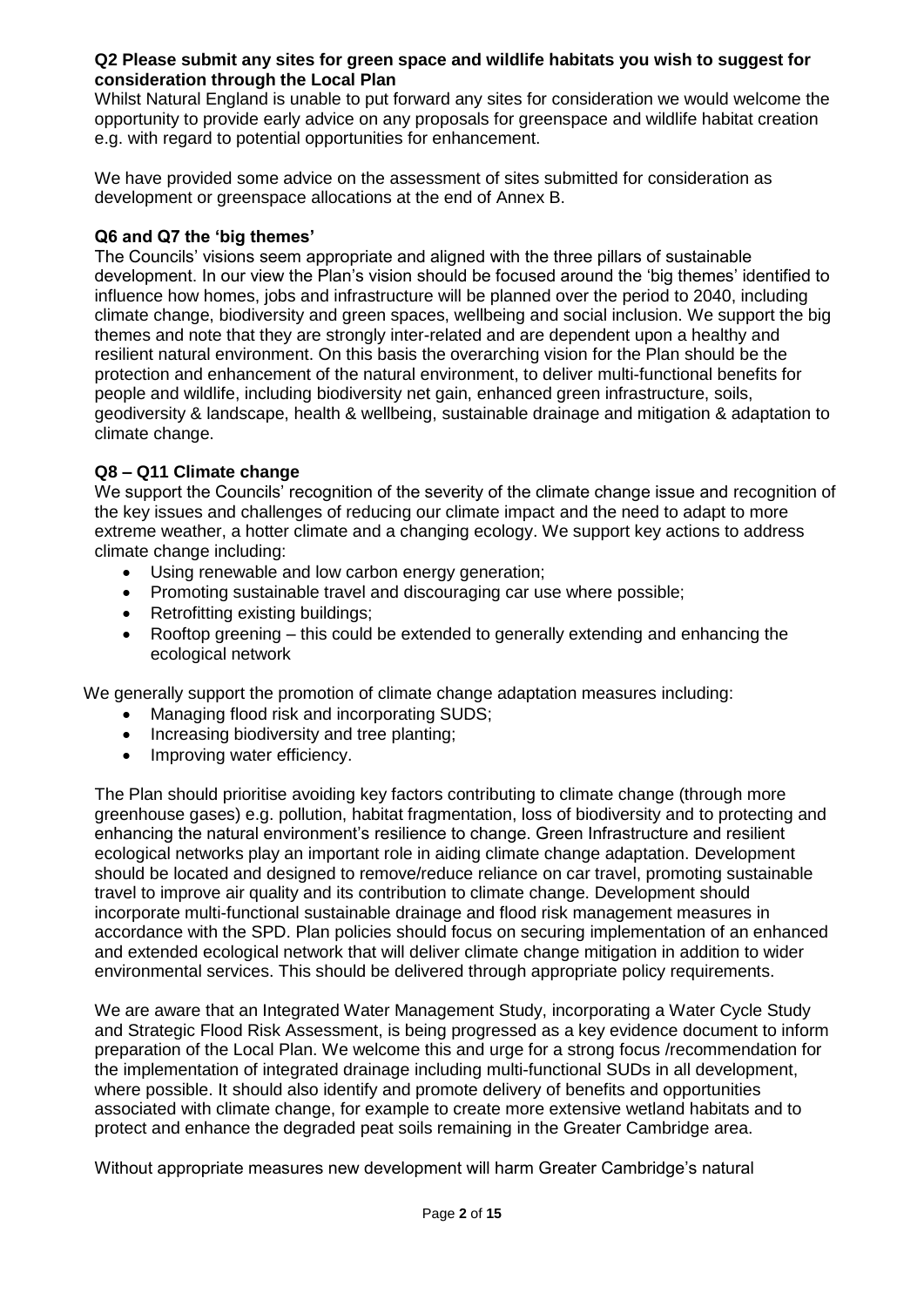environment. Measures to avoid impacts must be prioritised. Cambridgeshire is especially dependent on its groundwater which is currently being pumped dry with knock-on effects for the natural environment including water quality and biodiversity. In addition to new buildings climate change requires retrofitting of existing buildings. Revised and more ambitious water consumption targets are also needed. The Plan should include appropriate policies to secure delivery of the recommendations identified through the Integrated Water Study.

We would also advise that consideration be given to updating the existing Flood and Water Supplementary Planning Document to reflect current BNG and climate / net zero carbon targets.

The Local Plan and relevant policies should reflect the importance of remaining peat soils as a significant carbon store that can help to improve air quality and mitigate against climate change. The development strategy and relevant policies should seek to protect Best and Most Versatile Land, including peat soils, and contribute towards enhancement of degraded peat to deliver a wide range of environmental services including biodiversity, open space, flood risk and drainage benefits, in addition to helping to mitigate climate change.

With regard to tree planting for carbon offsetting Natural England advises that planting of trees needs to be considered in the context of wider plans for nature recovery. Tree planting should only be carried out in appropriate locations, taking into consideration potential impacts on existing ecology and the opportunities to create alternative habitats that could deliver better enhancements for people and wildlife, and also store carbon effectively. Where woodland habitat creation is appropriate, consideration should be given to natural regeneration for the economic and ecological benefits this can achieve. Any tree planting should use native and local provenance tree species suitable for the location. Natural England advocates an approach which seeks to increase biodiversity and green infrastructure generally, not simply planting of trees, and protecting / enhancing soils, particularly peat soils.

## **Q12 – Q15 Biodiversity and green spaces**

Natural England fully supports recognition of continued biodiversity decline and pressure on Greater Cambridge's biodiversity and green spaces from water shortage, pollution and development pressure. We welcome the Councils' commissioning of an evidence based study to inform how the Local Plan can achieve an enhanced and expanded green infrastructure network to guide where development is planned and to deliver new and improved wildlife areas and green spaces. We are pleased that this is being considered in the context of the Natural Cambridgeshire Local Nature Partnership's (LNP) vision to 'double nature' across the County, natural capital investment within the Ox-Cam Arc and the LNP's Developing with Nature Toolkit.

Through our early engagement with the Councils we have already indicated the potential risks to designated wildlife sites associated with increased visitor pressure from new development. We are pleased that this issue will be addressed through the Local Plan Green Infrastructure & Biodiversity evidence base. We have provided the Council's with detailed advice on this through our previous correspondence. The effects of recreational pressure will need to be fully assessed through the HRA and Sustainability Appraisal (SA). Mitigation to address any adverse impacts will need to be identified. Consideration should be given to the findings and recommendations of the recent Footprint Ecology Visitor Survey<sup>1</sup> commissioned by the National Trust which predicts significant increases in recreational pressure to Wicken Fen Site of Special Scientific Interest (SSSI) and Ramsar site, part of the Fenland Special Area of Conservation (SAC) and the Vision Area associated with nearby development such as Waterbeach New Town. The findings also indicate risks to other nearby sites such as the adjoining Cam Washes SSSI; this nationally important site is already at risk from recreational pressure and disturbance to the notified bird interest by people and dogs.

As discussed above it is crucial that the Integrated Water Study tackles the issue of decreasing water resources and pressure on the natural environment including chalk streams and other

<sup>1</sup> Saunders P., Lake S., Lily D., Panter C., (2019) Visitor Survey of the National Trust's Wicken Fen 100 Year Vision Area. Unpublished Report by Footprint Ecology.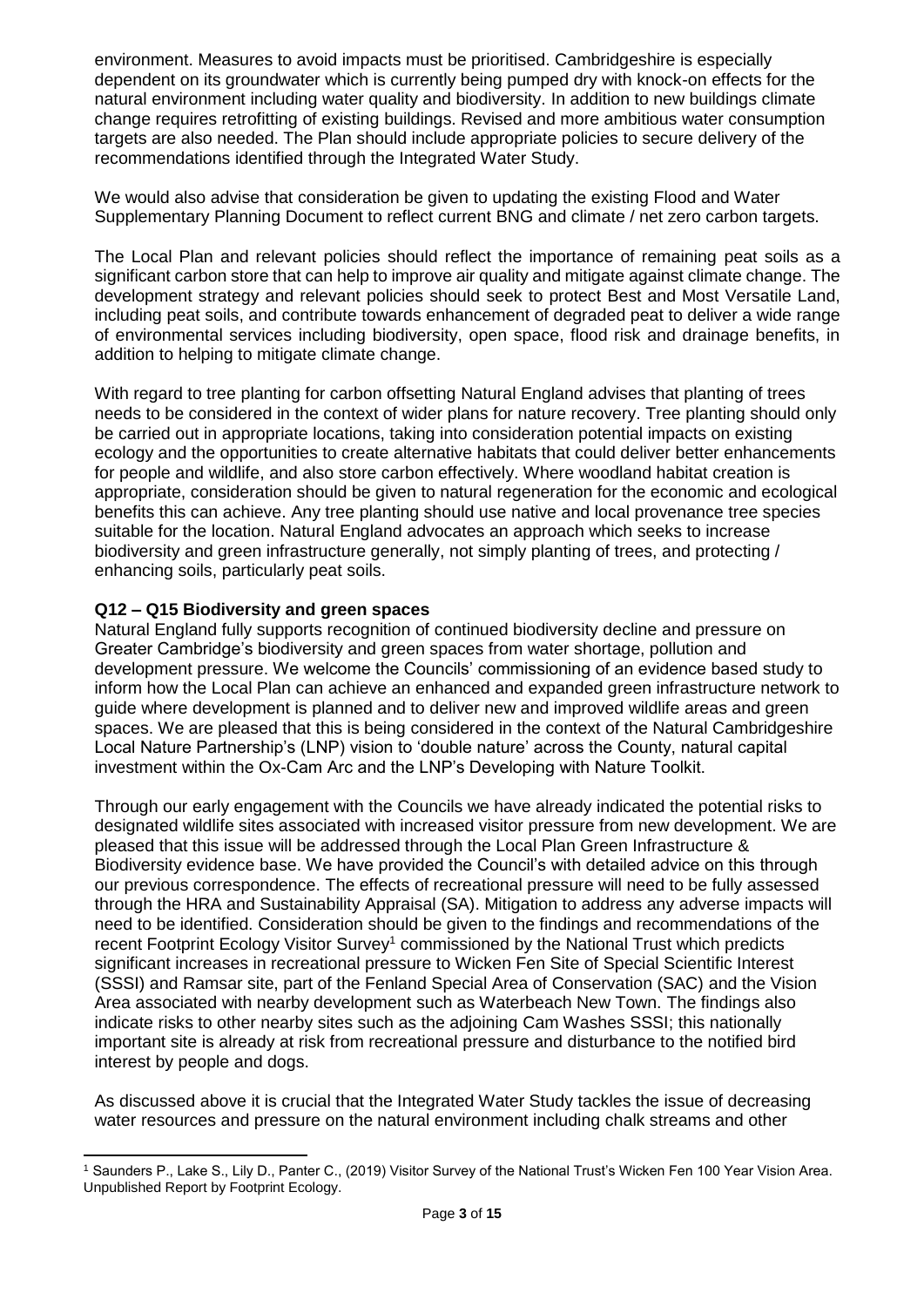wetland habitat and associated species. A number of nationally designated water-dependent designated sites are potentially at risk as are several important locally designated sites. Impacts to sites downstream such as the internationally designated Ouse Washes SAC, Special Protection Area (SPA), and Ramsar site and Wicken Fen. We welcome that these sites are included within the 15km buffer for assessment of effects through the HRA. Opportunities for retrofitting and tightening water consumption targets must be prioritised. However, the Study also needs to identify opportunities for strategic projects to increase water storage, incorporating extensive wetland habitat creation and restoration of degraded peat soils, and implementation of multifunctional SUDS.

We support acknowledgement of the multi-functional benefits of green infrastructure for people's enjoyment and wellbeing, water storage, absorbing carbon emissions and improving biodiversity. The need to improve and connect green spaces is recognised alongside the need to balance rural biodiversity with other demands on the countryside such as agriculture.

The Plan's biodiversity policy should recognise the hierarchy of international, nationally and locally designated sites across Greater Cambridge. This should be accompanied by a map of the existing ecological network and enhancement opportunity areas. This should be used to guide site allocations / development away from more sensitive areas and to identify opportunities for developers to deliver net biodiversity gain enhancements, noting the Combined Authority's Doubling Nature Vision i.e. 100% gain.

Natural England's Cambridgeshire Accessible Natural Greenspace Analysis 2010 indicates a deficit in accessible greenspace across Greater Cambridge, particularly South Cambridgeshire. The new Local Plan offers a significant opportunity to address this through the preparation of a biodiversity and green infrastructure enhancement strategy, with the various elements (open space, biodiversity rich habitat, community orchards, allotments etc.) delivered by developers through appropriate policy requirements for major allocations. We support the Councils' indication that individual development will need to deliver biodiversity net gain (BNG) through measures such as design, landscaping, phasing and monitoring. We agree that BNG can be required for all developments; this is irrespective of whether a loss has occurred. Requirements for smaller developments to deliver through developer contributions for can be set out in a separate BNG / biodiversity policy. It would be helpful if such a document was given the status of an SPD to ensure it was given adequate weight in planning decisions. Given the scale of the environmental challenges and opportunities facing the natural environment a biodiversity SPD could outline how the aspiration of doubling with nature will be delivered on the ground, how BNG will be addressed and how biodiversity enhancement will be priorities and delivered. We will be pleased to discuss this further with the Councils.

We would also advise that the costings for delivering the required biodiversity and green infrastructure elements of the local plan is included in the Local Plan's Infrastructure Delivery Plan (or similar document) – so that the investment required in the natural environment is transparent and are factored into costings for delivering sustainable developments.

The plan should recognise that social and economic benefits can be delivered through environmental gains, in addition to enhancing biodiversity. Natural England has a significant evidence base for this, including the [Microeconomic Evidence for the Benefits of Investment in the](http://publications.naturalengland.org.uk/publication/6692039286587392)  [Environment 2](http://publications.naturalengland.org.uk/publication/6692039286587392) (MEBIE2).

Annex A includes more detailed advice to help the Council embed biodiversity net gain into the relevant Local Plan policies.

Further advice on what we would expect to be included within Plan policies, including the biodiversity policy, is provided in Annex B.

### **Q16 – Q19 Wellbeing and social inclusion**

We agree that addressing requirements for climate change and green spaces, in addition to other national planning policy requirements will help to promote wellbeing and social inclusion. This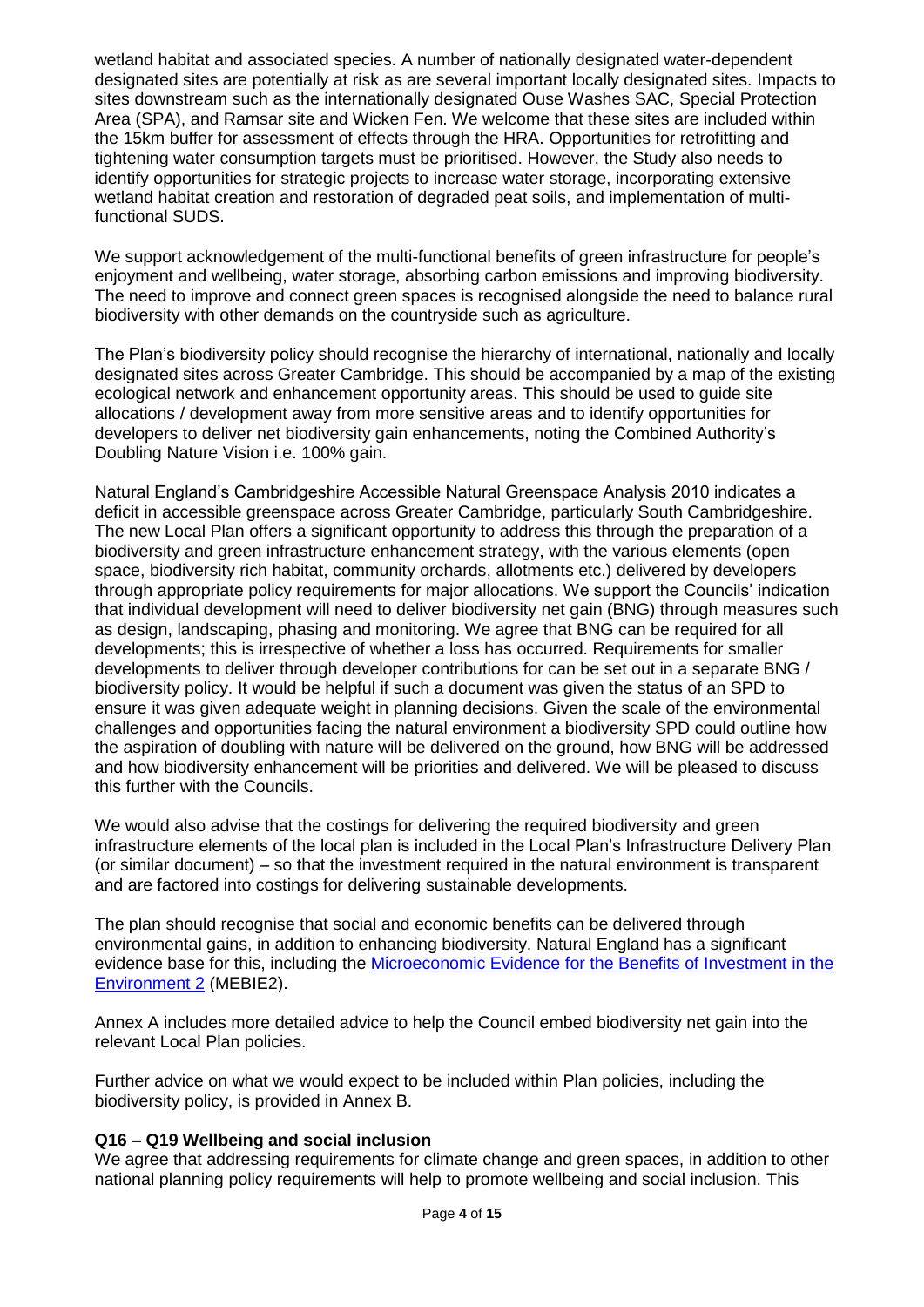should be a key consideration in the preparation of the Local Plan biodiversity and green infrastructure evidence base. Access to sustainable transport and access to nature, close to people's homes, can have a significant influence on mental and physical wellbeing.

As indicated above there is an accessible natural greenspace deficit across Greater Cambridge, and particularly South Cambridgeshire. This needs to be addressed through the new Local Plan to improve opportunities for people, to improve health and wellbeing, in addition to delivering wider environmental benefits including air quality and climate change. Creation of an enhanced and extended ecological network brimming with high quality open space, biodiversity rich habitat, community orchards, allotments etc. will make a significant contribution towards enhanced wellbeing.

### **Q20 How do you think we should achieve improvements in air quality?**

With regard to air quality and health, the Plan should strive to develop a strategy and related policies that enable more sustainable travel and reduced reliance / use of private cars. Greater Cambridge requires a significantly enhanced sustainable transport network including enhanced and safer walking and cycling networks and better, cheaper and more frequent public transport. In addition to cleaner air and better health this will benefit wildlife and climate change.

### **Q23 How do you think we should ensure that new development is as well-designed as possible?**

A design policy should promote Natural Cambridgeshire's Developing with Nature Toolkit to maximise opportunities within the design of the development to provide sufficient area of high quality multi-functional green infrastructure, including sustainable drainage (SuDS) to deliver net gain for biodiversity, landscape and accessible open space to meet people's recreational and health needs. Sufficient high quality multi-functional green infrastructure, connected to the wider GI network, should form the framework for the built development, Appropriately designed and managed green infrastructure can also provide significant climate change mitigation including urban cooling and a wide range of other environmental services including wildlife habits, SUDS, high quality landscape, food production. Developers should be encouraged to follow Natural England's Accessible Natural Greenspace Guidance detailed in ['Nature Nearby'.](https://webarchive.nationalarchives.gov.uk/20140605145320/http:/publications.naturalengland.org.uk/publication/40004?category=47004)

### **Q32 Do you think we should plan for a higher number of homes than the minimum required by government to provide more flexibility to support the growing economy?**

The adopted Local Plans allocate land for 33,500 homes to 2031. However, current calculations using the Government's standard method indicates a need for 1,800 homes per year, or 40,900 homes for the Plan period 2017 – 2040. This represents significant growth and associated development pressure across Greater Cambridge. In light of the Councils' ambitious targets for zero net carbon, more efficient water use and 'doubling nature' our major concern is whether the proposed level of growth, and the additional infrastructure needed to support it, will be truly sustainable i.e. capable of having no adverse environmental impact and contributing towards the 100% BNG target. Also to ensure legal compliance it will be necessary to ensure assessment of the maximum number of houses through the SA and HRA, rather than a minima figure.

As discussed above, the Local Plan will need to promote the delivery of a strategic green infrastructure network that is resilient to the scale of development proposed, capable of protecting designated sites and supporting habitat, and delivering the wider range of environmental services to meet the needs of development.

### **Q36 – Q38 Infrastructure and sustainable travel.**

The Local Plan should ensure that infrastructure is capable of supporting new development and that it contributes towards net zero carbon and doubling nature targets.

As already mentioned a more sustainable transport network is required to reduce reliance on car travel in order to improve air quality, people's health, biodiversity and to slow down climate change. We are aware that Greater Cambridge Partnership (GCP) is developing a number of transport schemes to improve sustainable travel in the area and the Combined Authority is preparing a Local Transport Plan including plans for a Cambridge Autonomous Metro (CAM) to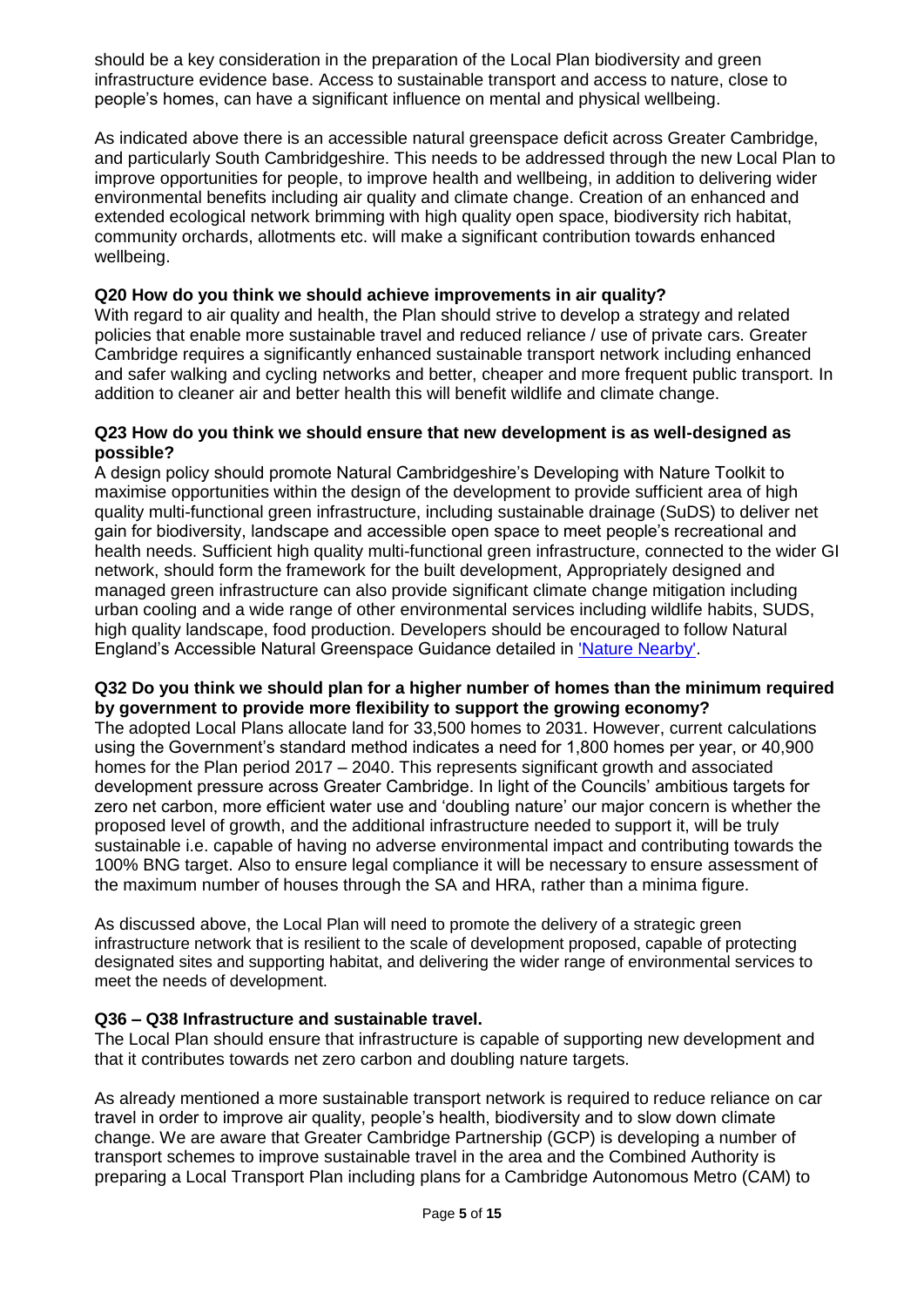build on the work of the GCP by linking destinations across Cambridge and beyond.

Several rail schemes are being developed which are likely to influence the location of new development including the East West Rail Link, with a new station at Cambourne, and a new station planned for Addenbrookes. We welcome that the Councils are lobbying the East West Rail Company for the project to achieve biodiversity and wider environmental net gain. Wider Ox-Cam Arch projects include the A428 Black Cat to Caxton Gibbet Improvement Scheme. Our advice is that any new development should avoid impacts to the natural environment and should take a partnership approach to delivering strategic enhancements.

Infrastructure such as waste water treatment facilities should be sited in the most sustainable locations, prioritising avoidance of impacts to the natural environment, and delivery of significant environmental enhancements including BNG.

## **Q42 Where to build?**

The current strategy focuses new development within Cambridge and then on the edge of Cambridge, at new settlements close to Cambridge, and at better served villages. It is proposed to add to this current development strategy. A key new site will be North East Cambridge with development contributing to the additional targets for the new Local Plan. Another potential major development site is Cambridge Airport. The location of further significant development is likely to be influenced by projects such as the Combined Authority's CAM and the East West Rail project.

Natural England believes that priority should be given to targeting growth in the most sustainable locations i.e. where impacts to the natural environment, through development and associated infrastructure, can be avoided and where maximum enhancements can be achieved by that development. The availability of existing infrastructure and services will be a key consideration.

The Local Plan development strategy should be underpinned by up to date environmental evidence such as the mapping of ecological networks and enhancement opportunity areas currently being undertaken by the Councils for the green infrastructure and biodiversity evidence base. The assessment of existing and potential components of local ecological networks should inform the SA: application of the mitigation hierarchy will ensure development avoids adverse impact to the natural environment; development is instead focused on land of least environment value; and opportunity enhancement areas are linked for delivery through those developments.

Natural England suggests that cross-cutting issues should be identified at this early stage. For example, transport infrastructure, water and sewerage, air quality, flood protection and recreation and leisure requirements can have potential implications for the natural environment and policies to deliver these requirements will need to ensure its protection and enhancement. Key issues for Greater Cambridge's natural environment include pressure on water resources, flood management, recreational pressure & deficits in accessible GI, air quality and climate change. The effects of large scale housing development on the existing green infrastructure network, through recreational pressure and disturbance, is a significant issue. Avoiding impacts by locating development away from more sensitive designated sites and habitat is critical. However, the scale of proposed growth requires additional measures to mitigate residual impacts; buffering and extending these sensitive areas to enhance their resilience to access pressure and creation of new alternative areas of accessible greenspace capable of meeting people's needs and diverting pressure away from more sensitive areas.

Our advice is that the location of new development should be informed through preparation of a map of the existing ecological network including designated sites, priority habitats and other important green spaces to identify key areas for protection and delivery of strategic / landscapescale enhancements. This should be used to develop a strategy to inform the appropriate location of site allocations and to identify opportunities for delivery of biodiversity and green infrastructure enhancement projects through the Plan's major development and biodiversity and green infrastructure policies. This could then be used to prepare a Green Infrastructure Strategy / SPD or an update to the Cambridgeshire Green Infrastructure Strategy.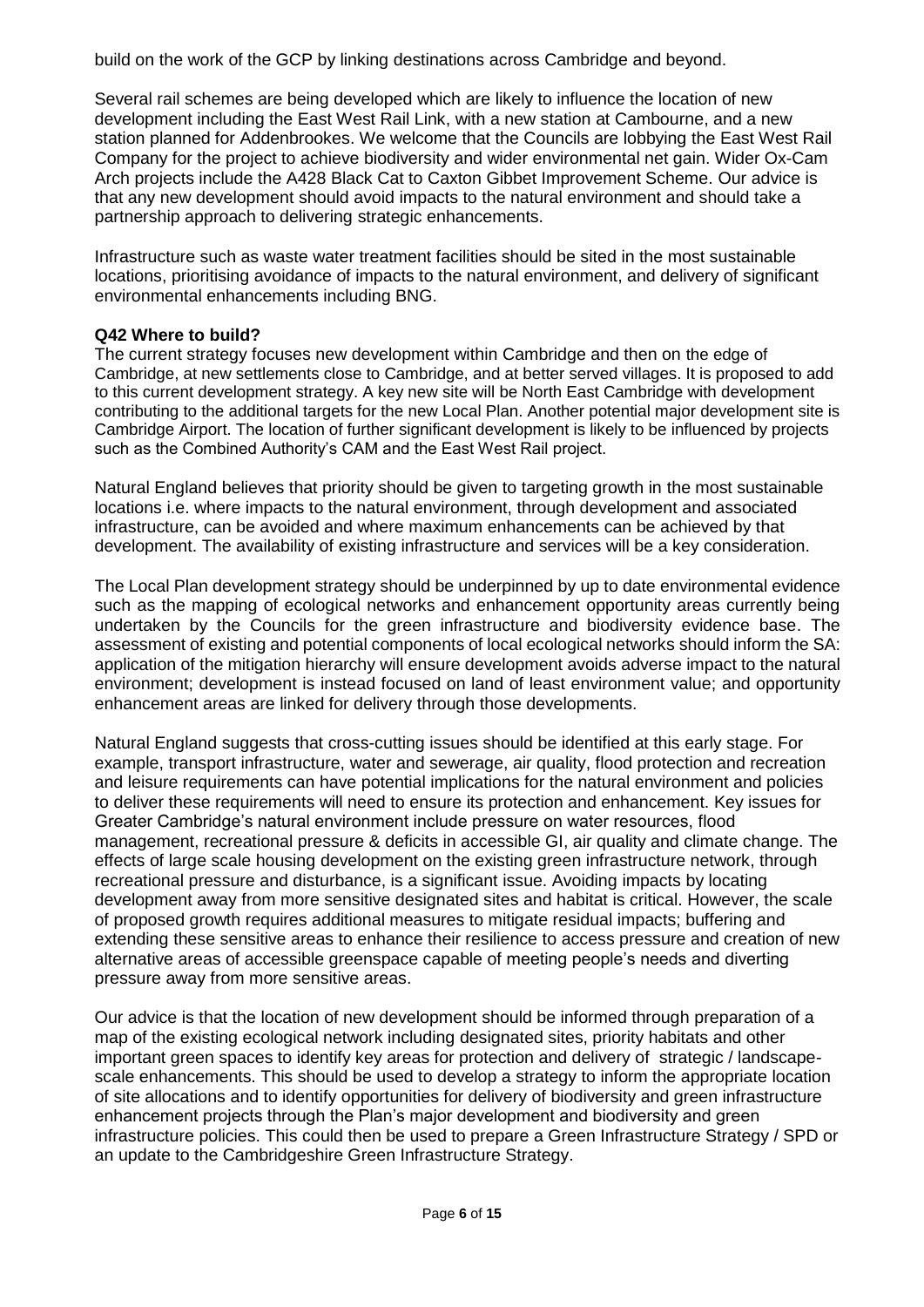## **Q45 What do you think about developing around the edge of Cambridge in the Green Belt?**

Natural England supports the purpose of Cambridge's Green Belt in preserving the unique character of Cambridge, maintaining and enhancing the quality of its setting and maintaining community separation. The Plan should, as far as possible, seek to enhance the beneficial use of the Green Belt, such as looking for opportunities to provide access; to provide areas for outdoor sport and recreation; to retain and enhance landscapes, visual amenity and biodiversity; or to improve damaged and derelict land.

In our view the Councils should plan positively to enhance the beneficial use of the Green Belt, such as looking for opportunities to provide access; to provide opportunities for outdoor sport and recreation; to retain and enhance landscapes, visual amenity and biodiversity; or to improve damaged and derelict land.

#### **Q50 What do you think should be in the Local Plan. Are there issues, ideas or themes that you don't feel we have yet explored?**

We have provided advice in Annex B on some additional topics for consideration and further detail on some of those already included and discussed above.

#### **Habitats Regulations Assessment Scoping Report**

Natural England is satisfied with the proposed scope of the Habitats Regulations Assessment (HRA) as indicated in our letter to the Councils dated 11 October 2019 (ref. 295675). We believe this to be in general accordance with the requirements of the Conservation of Habitats and Species Regulations 2017 (as amended).

We welcome consideration of long-distance impact pathways for European sites located beyond the identified 15km buffer, such as Wicken Fen Ramsar site, a component of Fenland SAC and the Ouse Washes Ramsar, SPA and SAC through hydrological and recreational pressure impacts for example. Consideration of recreational pressure impacts to Wicken Fen is particularly important in light of the findings of the Footprint Ecology visitor study recently commissioned by the National Trust. Our letter dated 11 October 2019 includes further advice regarding the assessment of recreational pressure impacts.

As previously indicated the HRA should provide sufficient evidence to demonstrate that there is no credible risk of air pollution beyond the 200m threshold that could potentially result in an adverse effect to either of these European sites.

The findings and recommendations of the Councils' Green Infrastructure & Biodiversity and Integrated Water Study evidence bases, being prepared for the Local Plan, should inform the HRA.

We welcome that the findings and recommendations of the HRA will inform the relevant aspects of the SA. Natural England would welcome early discussion on the HRA of the plan and can offer further advice as policy options are progressed.

#### **Sustainability Appraisal**

Natural England provided comments on the Councils' Sustainability Appraisal (SA) Scoping Report in our letter dated 11 October 2019.

We are satisfied that the SA of Issues and Options report prepared by LUC (December 2019) has been prepared in a proper, logical and comprehensive manner and seeks to integrate the requirements of the Strategic Environmental Assessment (SEA) Directive, into the SA process. The approach to SA, as set out in the Scoping Report, including sustainability objectives, assessment methodology, consideration of relevant plans, policies and programmes and the SA framework appears to generally accord with the requirements of the Planning and Compulsory Purchase Act 2004. The report proposes to address relevant SA themes and topics relating to the natural environment including biodiversity and geodiversity, agriculture, open space provision, transport, air quality, water resources and resilience to climate change and flood risk.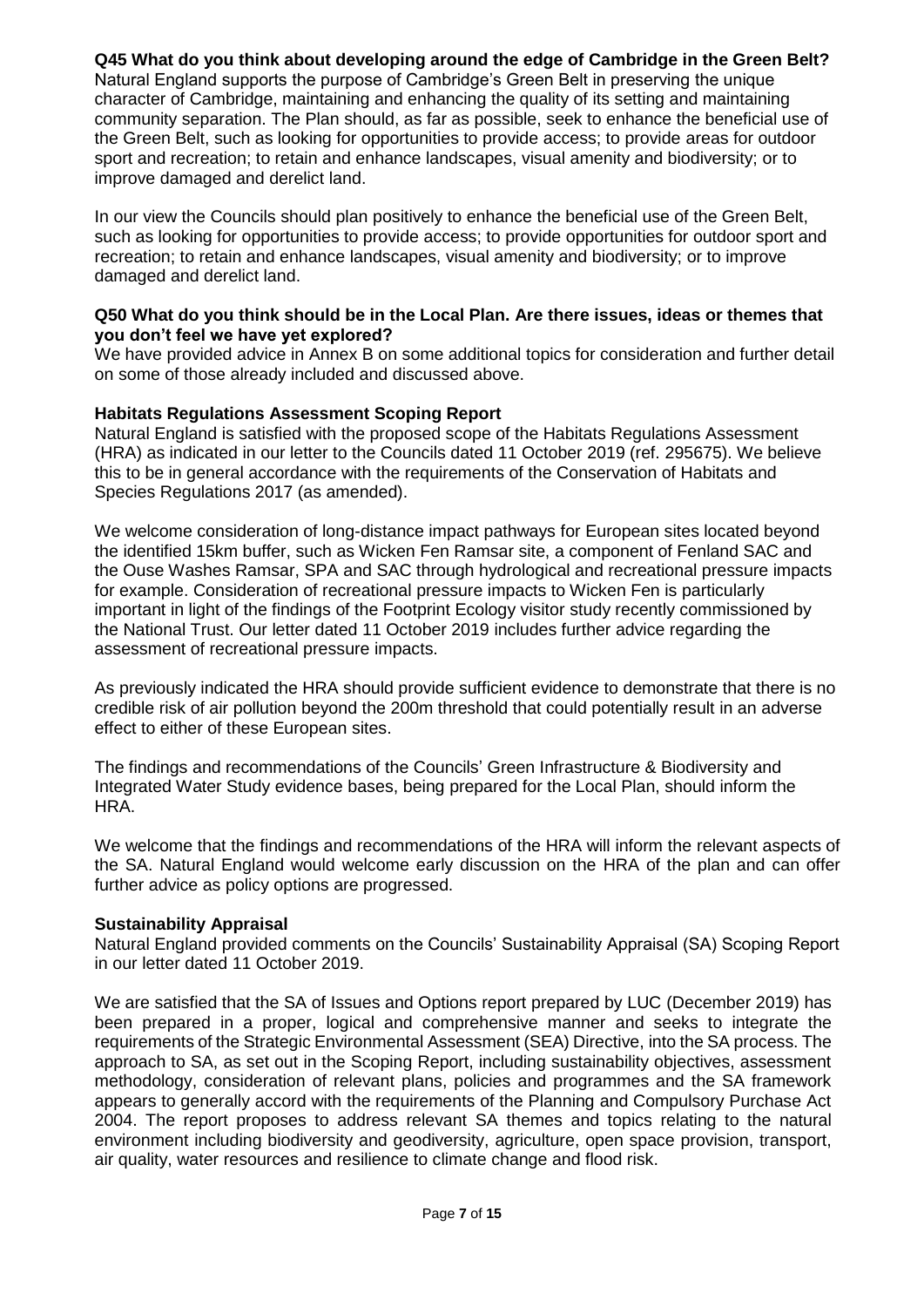We welcome that the findings and recommendations of the HRA will inform the relevant aspects of the SA.

The SA considers the effects on key objectives of the following spatial distribution options for development:

- Option 1: Densification;
- Option 2: Edge of Cambridge Outside the Green Belt including Cambridge Airport;
- Option 3: Edge of Cambridge Green Belt;
- Option 4: Dispersal new settlements.
- Option 5: Dispersal villages.
- Option 6: Public transport corridors.

All options are assessed as having some degree of potential mixed negative and/or positive but uncertain effects on Objective 5 to conserve and enhance biodiversity, geodiversity and ecological networks. Option 2 is considered to present Biodiversity Opportunity Areas around the edge of the site, which could be used as a way to enhance the ecological networks present in the area, whilst also providing an opportunity to design in green infrastructure. Option 3 would put development in close proximity to a number of SSSIs and locally designated wildlife sites but may offer opportunities to design in green infrastructure, incorporating ecological networks, particularly at larger extensions. It is considered possible to avoid designated wildlife sites through Option 4 with opportunities to create a network of green infrastructure and biodiversity. Options 5 and 6 are predicted to have significant negative but uncertain effects with challenges to delivering integrated ecological networks.

Due to their urban nature options 1 and 2 are predicted to have a more positive effect on the protection of soils and agricultural land than the other options. Options 3, 4, 5 and 6 are considered likely to result in substantial development of greenfield land and loss of significant areas of BMV land.

At this stage of the SA process, and given the high level of the options, it is not possible to distinguish between the options with respect to water resources and waste water treatment capacity.

Natural England is unable to provide any detailed comments on the preliminary findings of the SA. We will be pleased to provide further comment as the detailed SA emerges, through preparation of the Local Plan and evidence documents including the Councils' Green Infrastructure & Biodiversity and Integrated Water Study evidence documents. The evidence should be used to guide the most sustainable locations for development, prioritising avoidance of impacts to the natural environment including recreational pressure, air quality and water. We would also expect this to identify opportunities for development to implement significant enhancements to the ecological network. The delivery of enhancements should be secured through the relevant allocation and biodiversity policies.

We hope our comments are helpful. For any queries relating to the specific advice in this letter only please contact Janet Nuttall on 020 802 65894. For any new consultations, or to provide further information on this consultation please send your correspondences to [consultations@naturalengland.org.uk.](mailto:consultations@naturalengland.org.uk)

Yours sincerely

**Janet Nuttall Sustainable Land Use Adviser**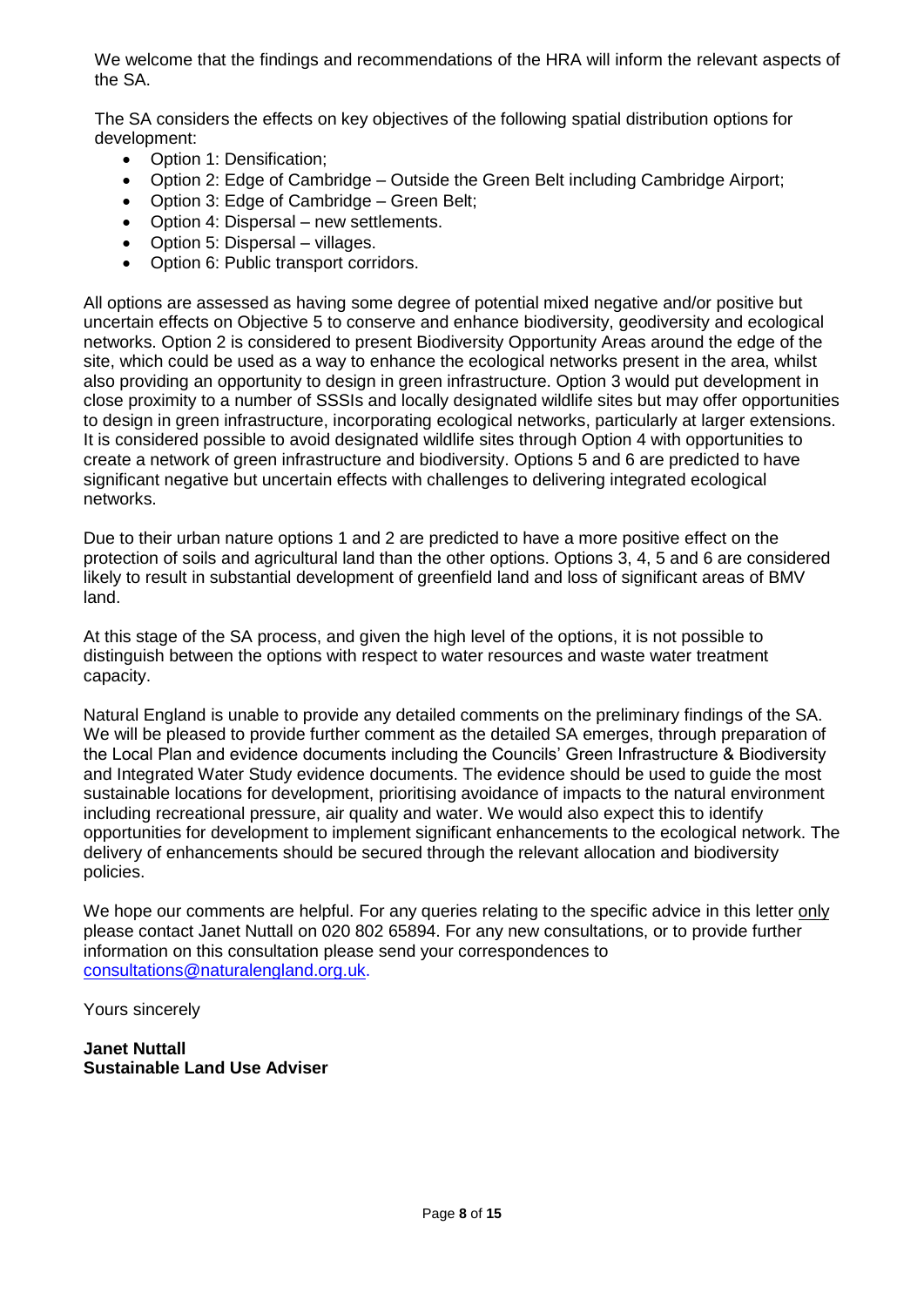#### **Annex A: Natural England additional guidance and advice on embedding biodiversity net gain into the Greater Cambridge Local Plan policies**

#### **Background**

Biodiversity Net Gain (BNG) is an approach to development, and/or land management, which aims to leave the natural environment in a measurable better state than beforehand.

Defra recently consulted on proposals to make biodiversity net gain mandatory for Town & County Planning Act (TCPA) developments. The consultation closed in February 2019 and in the Spring Statement it was confirmed that mandatory net gain would be taken forward.

BNG is usually measured through use of a metric, most commonly one based upon Defra's 'biodiversity metric'. This calculates before and after habitat values in terms of 'biodiversity units'. The recent net gain consultation, also sought views on updates to the metric, which was originally piloted by Defra in 2012.

BNG does not replace existing environmental legislation or policy requirements. Importantly this includes the application of the mitigation hierarchy and BNG does not apply to development subject to the Habitats Regulations.

Furthermore BNG is not intended to be used to assess impacts and calculate compensation for habitat damage or loss affecting irreplaceable habitats or other designated sites, including SSSIs.

BNG outcomes can be achieved onsite, offsite or a combination of the two. The priority should be on securing **onsite gains** where possible. When delivering offsite, links should be made to relevant plans or strategies to ensure gains are targeted on areas of opportunity, for example the Cambridgeshire Green Infrastructure Strategy, the Cambridgeshire and Peterborough Biodiversity Group Habitat Opportunity Mapping areas, etc. It should be noted that BNG is not predicated on there being a biodiversity loss on a site.

#### National Planning Policy Framework (NPPF)

The revised NPPF (2019) set outs the planning policy context for delivering BNG through the planning system, clearly stating that planning policies and decisions should provide net gains for biodiversity. The net gain policy should be considered in conjunction with other NPPF policies on the natural environment, including the mitigation hierarchy:

'*providing net gains in biodiversity where possible*', has been strengthened to '*minimising impacts on and providing net gains for biodiversity*' (para 170, NPPF 2019) and now refers to '*measurable net gains*' (174).

In addition, LPAs have a duty to have regard for biodiversity in the exercise of their functions<sup>2</sup> (under Section 40 NERC Act, 2006). An evidence based approach to biodiversity net gain can help LPAs demonstrate compliance with this duty.

### Links to green infrastructure

Green infrastructure within and around new development e.g. SUDs, green spaces etc. can be designed and maintained to deliver new or enhanced habitat features for biodiversity (contributing towards the need for measurable BNG requirements) as well as providing a range of other health and wellbeing benefits for communities, contributing towards wider place-making.

#### BNG through Local Plans

Strategic policies should include requirements to conserve and enhance the natural environment (NPPF, para 20). LPAs can set a clear framework at this level for biodiversity net gain, which can flow down and be supplemented by lower tier plans, including neighbourhood plans.

Non-strategic policies should be used to set out more detailed policies for specific areas, neighbourhoods or types of development. This can include allocating sites for development and

<sup>2</sup> 1 See http://www.legislation.gov.uk/ukpga/2006/16/section/40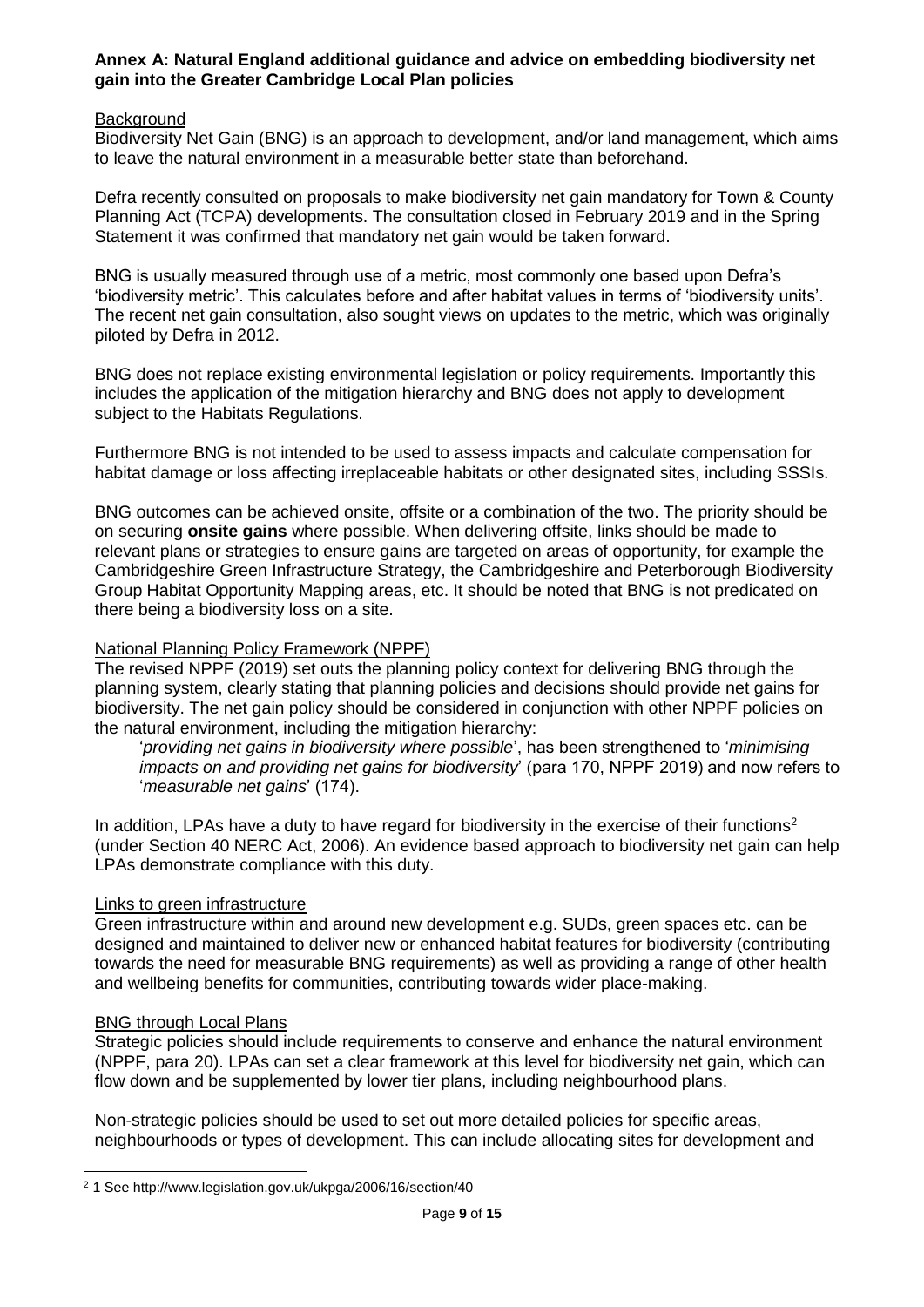the provision of infrastructure and community facilities at a local level. Non-strategic policies may provide further detail on biodiversity net gain, for example the delivery criteria for a development allocation or local priorities for habitat enhancement.

Helpful guidance is available through the CIRIA/IEMA/CIEEM publications<sup>3</sup> including [https://www.ciria.org/Resources/Biodiversity\\_Net\\_Gain.aspx](https://www.ciria.org/Resources/Biodiversity_Net_Gain.aspx)

One of the first steps is to identify locations where development should be avoided (in line with the mitigation hierarchy) and locations where any off-site BNG delivery should be targeted e.g. to enhance ecological networks or to restore degraded habitats. The work being undertaken by Greater Cambridge to develop a biodiversity and green infrastructure evidence plan should help to identify these areas. Natural England has already advised on the availability of existing information through the following sources:

- Natural England's Impact Risk Zones (IRZs) available through [Magic;](https://magic.defra.gov.uk/MagicMap.aspx)
- The Cambridgeshire Biodiversity Partnership's Mapping Natural Capital and Opportunities [for Habitat Creation in Cambridgeshire](http://www.cpbiodiversity.org.uk/wp-content/uploads/2018/08/Cambridgeshire-habitat-mapping-final-report-FINAL.pdf) (May 2019);
- Combined Authority Doubling Nature Investment Plan;
- Cambridgeshire and Peterborough Non-Statutory Strategic Spatial Framework;
- the objectives and projects in the Cambridgeshire Green Infrastructure Strategy (2011);
- Natural England's Cambridgeshire Analysis of Accessible Natural Greenspace 2010;
- Cambridgeshire Rights of Way Improvement Plan.

The Cambridgeshire and Peterborough Environmental Records Centre (CPERC) and existing environmental assessments for recent developments may provide useful additional data.

The existing evidence can be used to help develop policy objectives, for example by securing habitat creation to connect areas of fragmented habitat through development.

It can be useful to gather evidence and emerging approaches in a background paper to inform policy development. The Portsmouth [Background Paper](https://www.portsmouth.gov.uk/ext/documents-external/pln-local-plan-biodiversity-background-paper-final-draft-feb-2019.pdf)<sup>4</sup> provides a useful example of bringing together the existing baseline and key priorities for the new Local Plan, highlighting gaps in evidence relevant to priorities for the plan. BNG is integral to the entire paper and key actions around environmental mapping and policy development is highlighted.

Another good example is [Lichfield Local Plan 2015](https://www.lichfielddc.gov.uk/local-plan/local-plan-strategy/1) which includes a good BNG policy which requires development resulting in a loss to provide compensation that is at least 20% greater.

Engaging local stakeholders is also crucial in early plan making and we welcome the approach being taken to this by the Greater Cambridge Shared Partnership. Natural England may be able to assist with designated site knowledge, however it also important for the LPA to engage with the local community, Wildlife Trust, RSPB, local birdwatching groups etc. to understand what is important locally to the people who work, live and visit the area.

A partnership approach is considered the most effective way of delivering BNG. This includes an understanding of the view of local communities, residents, visitors and landowners, to help understand local aspirations and priorities.

Organisations working together via the Local Enterprise Partnership, the Combined Authority, the Local Nature Partnership or other biodiversity partnership can help to deliver BNG across larger spatial scales. We are aware that Greater Cambridgeshire Partnership is taking forward a partnership approach to the delivery of BNG in planning, which includes a leading role for the

 $\overline{a}$ 

<sup>3</sup> CIRIA/IEMA/CIEEM Biodiversity Net Gain – Good practice principles for development (2016) CIRIA/IEMA/CIEEM Biodiversity Net Gain: Good practice principles for development – a practical guide' 2019) CIRIA/IEMA/CIEEM Biodiversity Net Gain: Good practice principles for development Gain – Case studies (2019)

<sup>4</sup> Biodiversity and Portsmouth Background Paper. Portsmouth City Council, February 2019.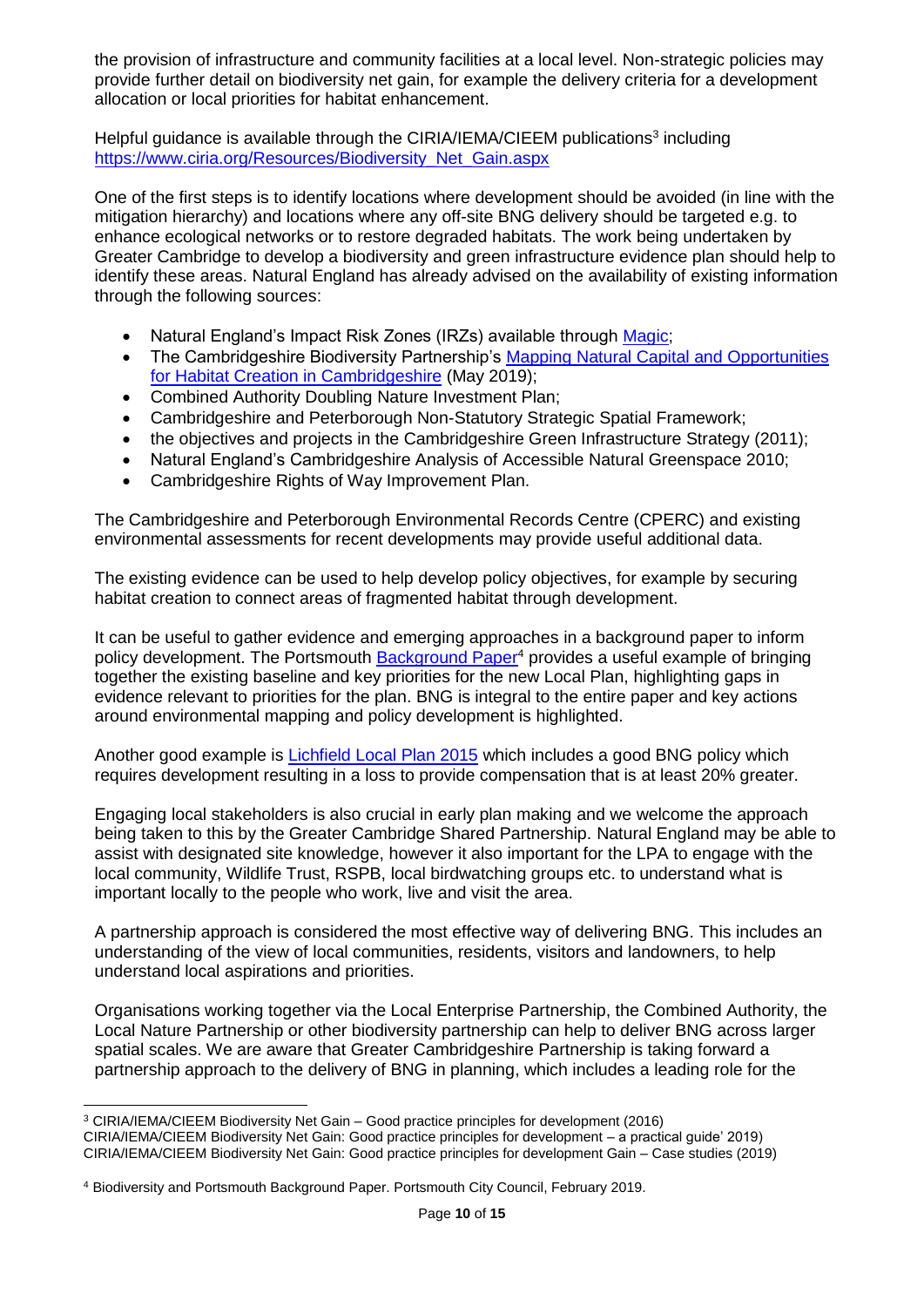Local Nature Partnership. Mapping biodiversity and green infrastructure opportunity areas and analysing connectivity, ahead of selecting sites for development, will help identify where the biggest opportunities exist to maximise biodiversity gains when considering where to allocate areas of growth through the Local Plan.

Warwickshire County Council's approach to the Local Plan is underpinned by a robust evidence base using various data sets, including maps on grassland and woodland habitats. From here, they began to target where enhancement could be made and/or the connections between wellestablished existing habitats. The County Council formed a close working relationship with the Local Environmental Records Centre and neighbouring authorities to outline a programme of work to review and update data. More detail can be found [here.](https://naturalengland.blog.gov.uk/2019/02/08/implementing-biodiversity-net-gain-in-warwickshire/)

At this early stage the Councils should consider:

- What biodiversity is at risk locally and whether the approach to BNG should be targeted onsite or off-site, and how this might work in practice to secure delivery;
- Consider and map the area's most important assets and their connectivity;
- Identify other relevant plans and strategies and cross reference these, for example the Cambridgeshire Green Infrastructure Strategy (Cambridgeshire Horizons, 2011) and Cambridgeshire Habitat Opportunity Mapping to identify opportunity areas, reducing the need for additional evidence mapping;
- Establish the best and least favourable areas for BNG underpinned by evidence;
- Undertake further evidence gathering where gaps occur or to provide further detail to inform options;
- Set out minimum requirements for BNG, bearing in mind the 'doubling nature' vision for Cambridgeshire is equivalent to 100% net gain;
- Consider the impact of the BNG approach on viability and the deliverability of emerging policies and allocations.

Natural England advocates the inclusion of a standalone BNG policy within Local Plans, and the inclusion of specific BNG requirements within site allocation policies. Ideally this should include a BNG % target, although local plan policy may simply outline the positive intention for BNG, noting that a mandatory requirement is likely to be at least 10%. The policy should also include a commitment to using a single, preferably the Defra 2.0 metric, to ensure consistency.

Policy requirements should be clear so that they can be accounted for down the line, ensuring costings are factored in and that BNG is deliverable indicating whether this will be secured through planning condition or S106 agreement. Further details can be set out in lower tier plans such as a Supplementary Planning Document (SPD).

Local Plans should include a commitment to monitor the BNG policy and approach including the quantified gains achieved by the policy and the recording of any losses.

A habitat banking approach could be taken for smaller developments.

The SA should include an objective around biodiversity and net gain that could be tested against all policies in the emerging draft plan

For larger sites allocations additional evidence including mapping of key areas and opportunities for BNG can be sought from the developer.

Longer term the Nature Recovery Network (NRN) will be a useful tool in the delivery of BNG. Net gain can contribute both towards the creation of new habitats and the enhancement of existing sites and habitats to develop a NRN, which is a key action in the Defra 25 Year Environment Plan.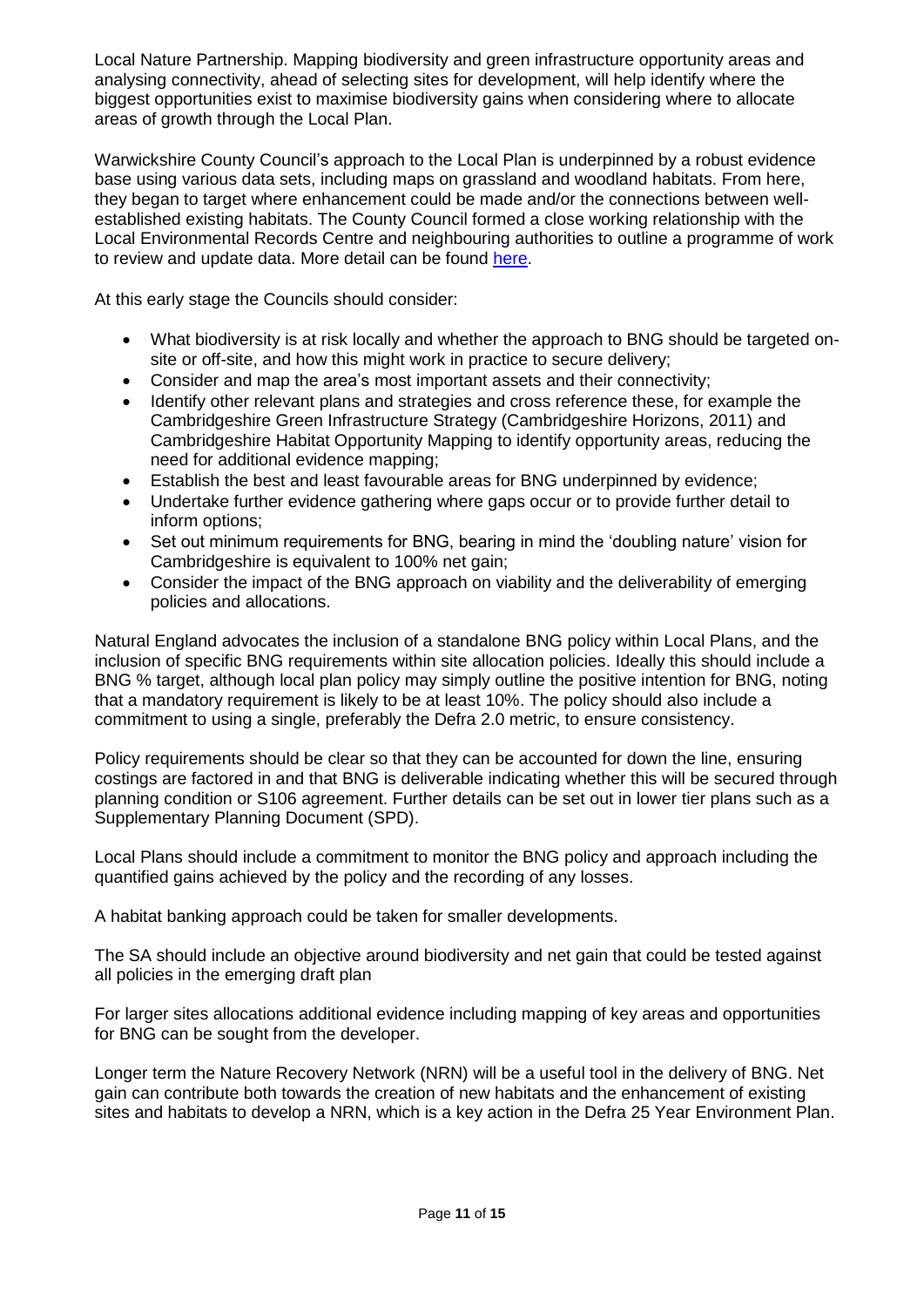# **Annex B: Natural England Further Advice on Local Plan Policies**

## **Biodiversity and geodiversity**

#### Designated sites

The Local Plan should set criteria based policies to recognise the hierarchy of designated biodiversity and geological sites and ensure their protection. Such policies should clearly distinguish between international, national and local sites<sup>5</sup>. Natural England advises that all relevant Sites of Special Scientific Interest (SSSIs), European sites (Special Areas of Conservation and Special Protect Areas) and Ramsar sites $6$  should be included on the proposals map for the area so they can be clearly identified in the context of proposed development allocations and policies for development. Designated sites should be protected and, where possible, enhanced.

The Local Plan should be screened under Regulation 105 of the Conservation of Habitats and Species Regulations 2017 (as amended) at an early stage so that outcomes of the assessment can inform key decision making on strategic options and development sites. It may be necessary to outline avoidance and/or mitigation measures at the plan level, which will usually need to be considered as part of an Appropriate Assessment, including a clear direction for project level HRA work to ensure no adverse effect on the integrity of internationally designated sites. It may also be necessary for plans to provide policies for strategic or cross boundary approaches, particularly in areas where designated sites cover more than one Local Planning Authority boundary.

The Plan should set out a strategic approach, planning positively for the creation, protection, enhancement and management of networks of biodiversity through all relevant development including housing, transport and community infrastructure. There should be consideration of geodiversity conservation in terms of any geological sites and features in the wider environment. The biodiversity policy and wider Plan preparation should apply the mitigation hierarchy and promote delivery of biodiversity net gain, in accordance with paragraphs 170 and 174 of the NPPF.

The existing ecological network including designated sites, priority habitats and other important green spaces should be mapped along with key areas for protection and delivery of strategic / landscape-scale enhancements. This will help in the development of a strategy to inform the appropriate location of site allocations and to identify opportunities for delivery of biodiversity and green infrastructure enhancement projects through the Plan's major development and biodiversity and green infrastructure policies.

Ideally the policy should include a requirement for proposals to be accompanied by a biodiversity survey, including an audit of gains and losses, based on the Defra 2.0 metric or very similar methodology. Developer's should also be required to consider Natural England's IRZs to ensure that potential direct and indirect impacts to designated sites, including recreational pressure, are appropriately assessed and that any adverse impacts can be satisfactorily mitigated.

The policy should seek to safeguard the value of previously developed land where it is of significant importance for biodiversity and/or geodiversity.

Priority habitats, ecological networks and priority and/or legally protected species populations Priority habitats and species are those listed under Section 41 of the Natural Environment and Rural Communities Act, 2006 and UK Biodiversity Action Plan (UK BAP). Further information is available here: [Habitats and species of principal importance in England.](http://webarchive.nationalarchives.gov.uk/20140711133551/http:/www.naturalengland.org.uk/ourwork/conservation/biodiversity/protectandmanage/habsandspeciesimportance.aspx) Local Biodiversity Action Plans (LBAPs) identify the local action needed to deliver UK targets for habitats and species. They also identify targets for other habitats and species of local importance and can provide a useful blueprint for biodiversity enhancement in any particular area.

<sup>&</sup>lt;sup>5</sup> International sites include: Special Protection Areas (SPAs); Special Areas of Conservation (SACs) and Ramsar sites<sup>5</sup>. National sites include Sites of Special Scientific Interest (SSSIs) and National Nature Reserves (NNRs) Local sites include wildlife Sites or geological sites (a variety of terms are in use for local sites).

<sup>&</sup>lt;sup>6</sup> The following wildlife sites should also be given the same protection as European sites: potential SPAs, possible SACs, listed or proposed Ramsar sites and sites identified, or required, as compensatory measures for adverse effects on European sites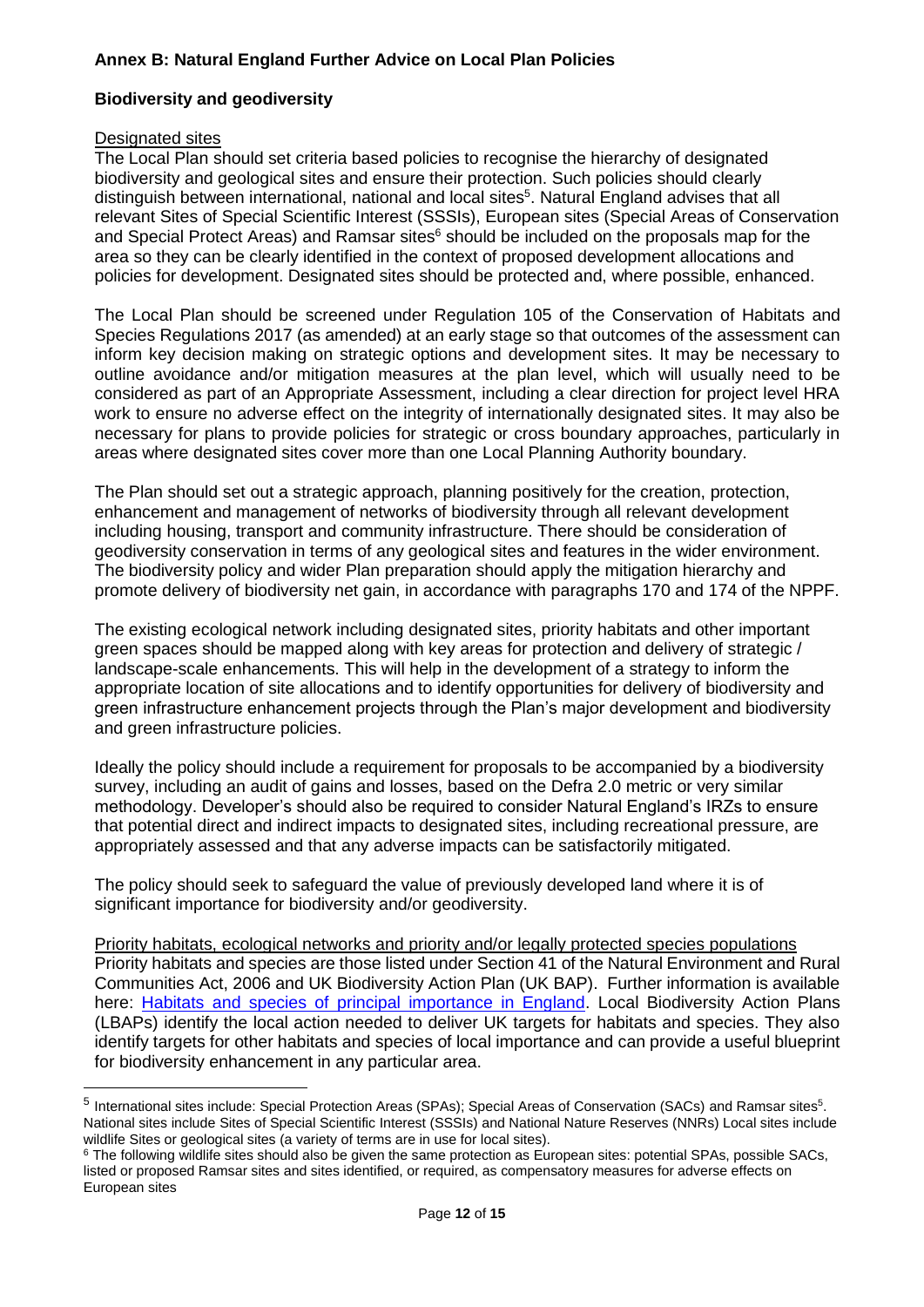Protected species are those species protected under domestic or European law. Further information can be found here [Standing advice for protected species.](https://www.gov.uk/guidance/protected-species-and-sites-how-to-review-planning-proposals) Sites containing watercourses, old buildings, significant hedgerows and substantial trees are possible habitats for protected species.

Ecological networks are coherent systems of natural habitats organised across whole landscapes so as to maintain ecological functions. A key principle is to maintain connectivity - to enable free movement and dispersal of wildlife e.g. badger routes, river corridors for the migration of fish and staging posts for migratory birds. Local ecological networks will form a key part of the wider Nature Recovery Network proposed in the 25 Year Environment Plan. Where development is proposed, opportunities should be explored to contribute to the enhancement of ecological networks.

Planning positively for ecological networks will also contribute towards a strategic approach for the creation, protection, enhancement and management of green infrastructure, as identified in paragraph 171 of the NPPF.

Where a plan area contains irreplaceable habitats, such as ancient woodland, ancient and veteran trees, there should be appropriate policies to ensure their protection. Natural England and the Forestry Commission have produced [standing advice](https://www.gov.uk/ancient-woodland-and-veteran-trees-protection-surveys-licences) on ancient woodland, ancient and veteran trees.

The policy should include a commitment to work with developers and Natural England to identify a strategic approach to great crested newt mitigation, where this is required, on major sites and other areas of key significance for this species.

#### **Green Infrastructure**

Green infrastructure refers to the living network of green spaces, water and other environmental features in both urban and rural areas. It is often used in an urban context to provide multiple benefits including space for recreation, access to nature, flood storage and urban cooling to support climate change mitigation, food production, wildlife habitats and health and well-being improvements provided by trees, rights of way, parks, gardens, road verges, allotments, cemeteries, woodlands, rivers and wetlands.

Green infrastructure is also relevant in a rural context, where it might additionally refer to the use of farmland, woodland, wetlands or other natural features to provide services such as flood protection, carbon storage or water purification.

A strategic approach for green infrastructure is required to ensure its protection and enhancement, as outlined in para 171 of the NPPF. Green Infrastructure should be incorporated into the plan as a strategic policy area, supported by appropriate detailed policies and proposals to ensure effective provision and delivery. Evidence of a strategic approach can be underpinned by Green Infrastructure Strategy. We encourage the provision of green infrastructure to be included as a specific policy in the Local Plan or alternatively integrated into relevant other policies, for example biodiversity, green space, flood risk, climate change, reflecting the multifunctional benefits of green infrastructure.

We advise the Council to prepare a map of the existing ecological network and opportunities for enhancement. An accompanying strategy should identify opportunities for delivery of biodiversity and green infrastructure enhancement projects through the Plan's major development and biodiversity and green infrastructure policies. The policy should make provision for appropriate quantity and quality of green space to meet identified local needs as outlined in paragraph 96 of the NPPF. Natural England's Cambridgeshire Accessible Greenspace Analysis (2010) may be of use when considering current level of provision whilst our [Accessible Natural Greenspace](http://webarchive.nationalarchives.gov.uk/20140605090108/http:/www.naturalengland.org.uk/regions/east_of_england/ourwork/gi/accessiblenaturalgreenspacestandardangst.aspx)  [Standard \(ANGSt\)](http://webarchive.nationalarchives.gov.uk/20140605090108/http:/www.naturalengland.org.uk/regions/east_of_england/ourwork/gi/accessiblenaturalgreenspacestandardangst.aspx) offers useful guidance to developers.

Provision of sufficient quantity of high quality alternative natural greenspace is an important tool in mitigating the effects on recreational pressure associated with new housing development on more sensitive SSSIs. Our advice is that the level of provision should be proportionate to the scale of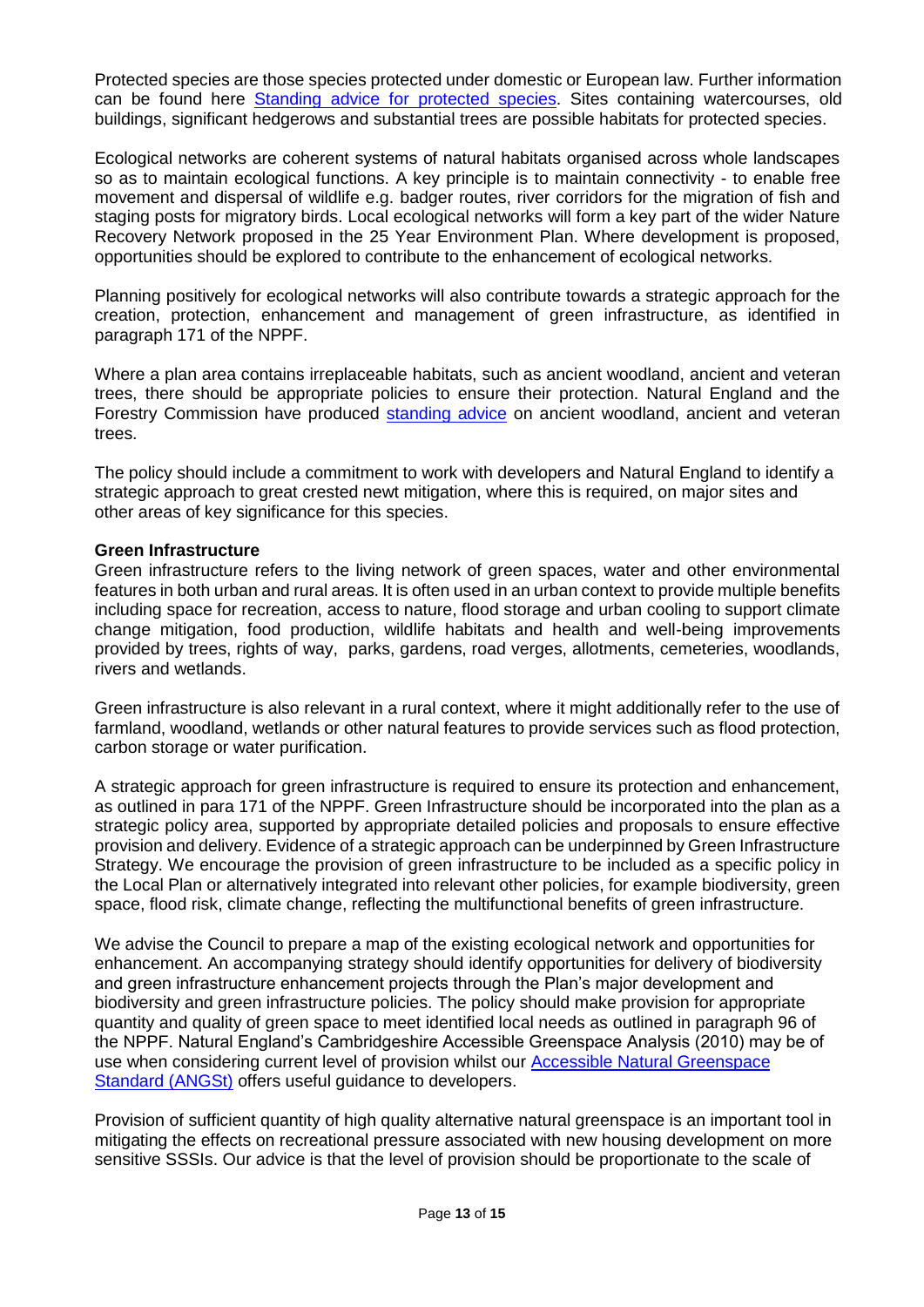development, for example 8ha /1000 population is advocated through the Suitable Alternative Natural Green Space (SANGS) [guidance.](http://www.google.co.uk/url?sa=t&rct=j&q=&esrc=s&source=web&cd=2&ved=0ahUKEwjx8--Jr8DXAhVIVhoKHQ2JBcsQFggtMAE&url=http%3A%2F%2Fwww.threerivers.gov.uk%2Fdownload%3Fid%3D23189&usg=AOvVaw0whWTqgOBjqNOCGxBNjHK-)

The policy should promote Natural Cambridgeshire's Developing with Nature Toolkit to maximise opportunities within the design of the development to provide sufficient area of high quality multifunctional green infrastructure, including sustainable drainage (SuDS) to deliver net gain for biodiversity, landscape and accessible open space to meet people's recreational and health needs. Appropriately designed and managed green infrastructure can also provide significant climate change mitigation including urban cooling. Developers should be encouraged to follow Natural England's Accessible Natural Greenspace Guidance detailed in ['Nature Nearby'.](https://webarchive.nationalarchives.gov.uk/20140605145320/http:/publications.naturalengland.org.uk/publication/40004?category=47004)

#### **Landscape**

Natural England expects the Plan to include strategic policies to protect and enhance valued landscapes, as well criteria based policies to guide development.

#### **Access and Rights of Way**

Natural England advises that the Plan should include policies to ensure protection and enhancement of public rights of way and National Trails, as outlined in paragraph 98 of the NPPF. Recognition should be given to the value of rights of way and access to the natural environment in relation to health and wellbeing and links to the wider green infrastructure network. The plan should seek to link existing rights of way where possible, and provides for new access opportunities and avoid building on open space of public value as outlined in paragraph 97 of the NPPF.

#### **Soils and agricultural land**

The Local Plan should give appropriate weight to the roles performed by the area's soils. These should be valued as a finite multi-functional resource which underpins our wellbeing and prosperity. Decisions about development should take full account of the impact on soils, their intrinsic character and the sustainability of the many ecosystem services they deliver.

The plan should safeguard the long term capability of best and most versatile agricultural land (Grades 1, 2 and 3a in the Agricultural Land Classification) as a resource for the future in line with National Planning Policy Framework paragraph 170.

#### **Air pollution**

We would expect the plan to address the impacts of air quality on the natural environment. In particular, it should address the traffic impacts associated with new development, particularly where this impacts on European sites and SSSIs. The environmental assessment of the plan (SA and HRA) should also consider any detrimental impacts on the natural environment, and suggest appropriate avoidance or mitigation measures where applicable.

Natural England advises that one of the main issues which should be considered in the plan and the SA/HRA are proposals which are likely to generate additional nitrogen emissions as a result of increased traffic generation, which can be damaging to the natural environment.

The effects on local roads in the vicinity of any proposed development on nearby designated nature conservation sites (including increased traffic, construction of new roads, and upgrading of existing roads), and the impacts on vulnerable sites from air quality effects on the wider road network in the area (a greater distance away from the development) can be assessed using traffic projections and the 200m distance criterion followed by local Air Quality modelling where required. We consider that the designated sites at risk from *local impacts* are those within 200m of a road with increased traffic<sup>7</sup>, which feature habitats that are vulnerable to nitrogen deposition/acidification. [APIS](http://www.apis.ac.uk/) provides a searchable database and information on pollutants and their impacts on habitats and species**.**

<sup>7</sup> The ecological effects of diffuse air pollution (2004) English Nature Research Report 580 Design Manual for Roads and Bridges Volume 11, Section 3 Part 1 (2007), Highways Agency